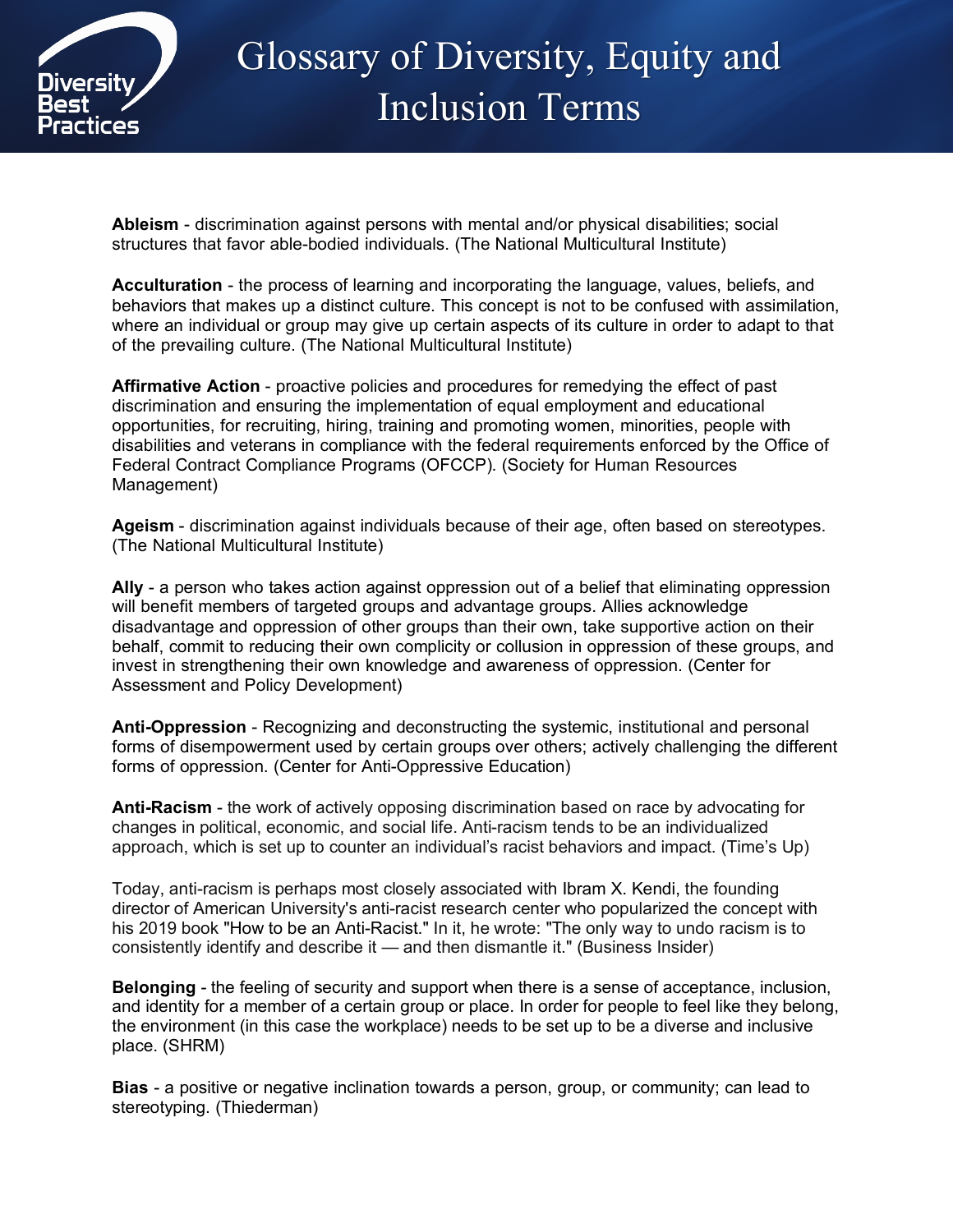**Bigotry** - intolerant prejudice which glorifies one's own group and denigrates members of other groups. (Dismantling Racism Institute)

**BIPOC** - An acronym for Black, Indigenous and People of Color. The term has increased in use and awareness during 2020 after the Black Lives Matter resurgence against racism and police brutality in the wake of the George Floyd shooting. BIPOC is meant to emphasize the particular hardships faced by Black and Indigenous people in the US and Canada and is also meant to acknowledge that not all people of color face the same levels of injustice.

**Bisexuality** - romantic and/or sexual attraction to people of more than one sex and/or gender, not necessarily at the same time, not necessarily in the same way, and not necessarily to the same degree. (Ochs)

**Bullying** - intimidating, exclusionary, threatening or hostile behavior against an individual. (Sierra Club Employee Handbook)

**Bystander** - A person who is present at an event or incident but does not take part. Similar to an onlooker, passerby, nonparticipant, observer, spectator.

**Cisgender** - a gender identity where an individual's self-perception of their gender aligns with their perceived sex. (The National Multicultural Institute)

**Classism** - biased attitudes and beliefs that result in, and help to justify, unfair treatment of individuals or groups because of their socioeconomic grouping. Classism can also be expressed as public policies and institutional practices that prevent people from breaking out of poverty rather than ensuring equal economic, social, and educational opportunity. (The National Multicultural Institute)

**Collusion** - when people act to perpetuate oppression or prevent others from working to eliminate oppression. Example: able-bodied people who object to strategies for making buildings accessible because of the expense. (Adams, Bell and Griffin)

**Colonialism** - control by individuals or groups over the territory/behavior of other individuals or groups. (Horvath) Imperialism refers to the political or economic control, either formally or informally, and creating an empire.

**Colorblind** - term used to describe personal, group, and institutional policies or practices that do not consider race or ethnicity as a determining factor. The term "colorblind" de-emphasizes or ignores race and ethnicity as a large part of one's identity. (The National Multicultural Institute)

**Conscious Bias** - in its extreme is characterized by overt negative behavior that can be expressed through physical and verbal harassment or through more subtle means such as exclusion.

**Corporate Social Responsibility** - a business model that helps a company be socially accountable to itself, its stakeholders, and the public. CSR initiatives seek to make a positive impact on local communities and the environment. It is the way through which a company achieves a balance of economic, environmental and social imperatives. (UNIDO)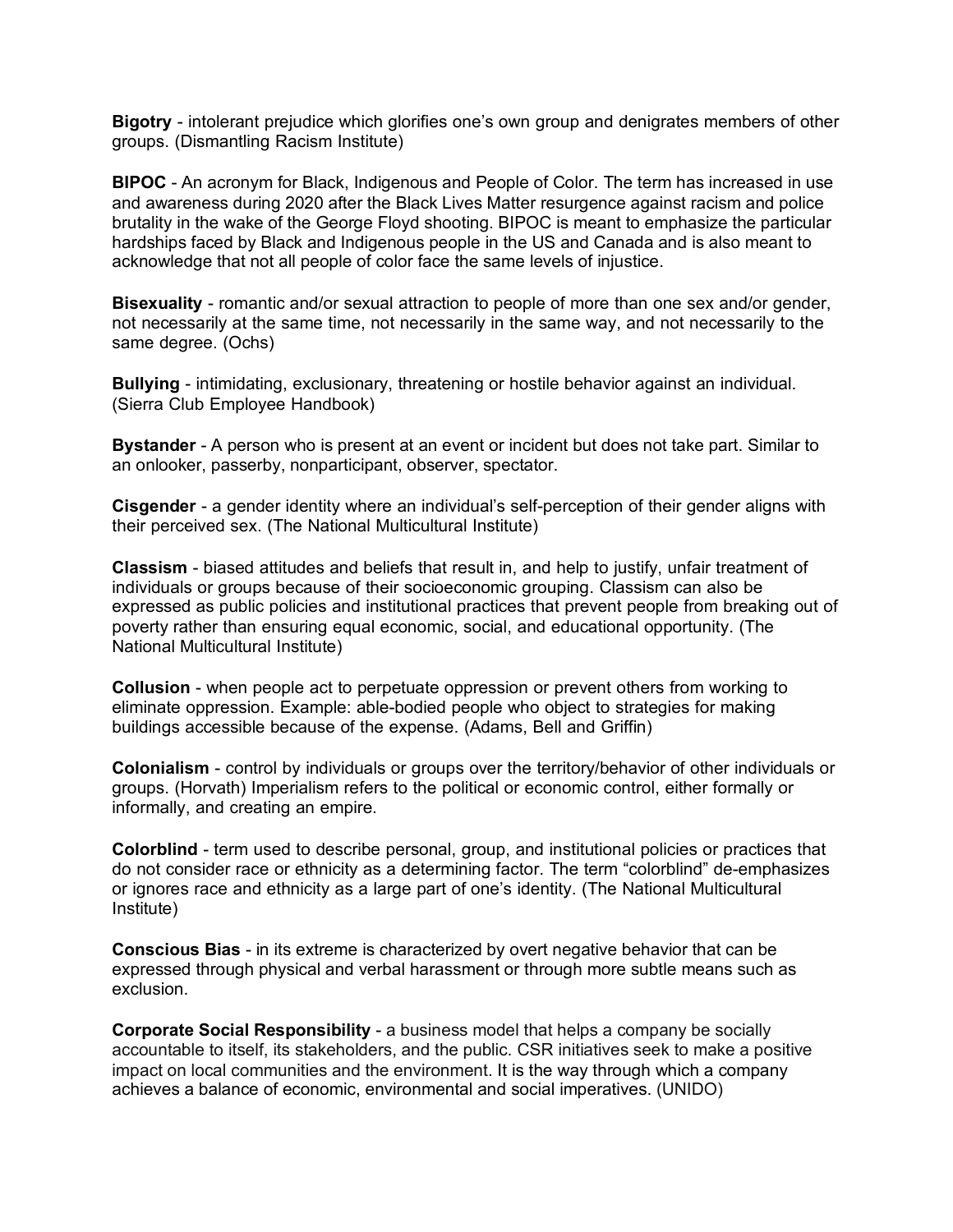**Cultural Assimilation** – when an individual, family, or group gives up certain aspects of its culture in order to adapt to the dominant culture. (The National Multicultural Institute)

**Cultural Competence** - refers to an individual's or an organization's knowledge and understanding of different cultures and perspectives. It's a measure of an individual's or a workforce's ability to work with people of different nationalities, ethnicities, languages, and religions.

In short is the ability to interact effectively with people from different cultures. This ability depends on awareness of one's own cultural worldview, knowledge of other cultural practices and worldviews, tolerant attitudes towards cultural differences, and cross-cultural skills. (Dr. Richard T. Alpert, Ph.D.)

It involves knowledge, awareness and interpersonal skills that allow individuals to increase their understanding, sensitivity, appreciation and responsiveness to cultural differences and the interactions resulting from them. It is a process of learning that leads to the ability of an organization and/or employees to collaborate in a diverse work environment by effectively responding to the challenges and opportunities posed by the presence of social cultural diversity. (The National Multicultural Institute)

**Cultural Intelligence (CQ)** - the capability to adapt, relate and work effectively across cultures. People with high CQ are not experts in every kind of culture. Instead they have the skills to go into new environments with confidence, and to make informed judgments based on observations and evidence as opposed to stereotypes and biases. They recognize shared influences among particular groups.

Developing CQ allows one to be attuned to the values, beliefs and attitudes of people from different cultures and to respond with informed empathy and real understanding. (*Cultural Intelligence* by Christopher Earley and Soon Ang)

**Cultural Sensitivity** - being aware that cultural differences and similarities between people exist without assigning them a value. (Southeastern University) Cultural sensitivity skills can ensure the ability to work effectively alongside people with different cultural attitudes and behaviors.

**Cultural Pluralism** - recognition of the contribution of each group to a common civilization. It encourages the maintenance and development of different life styles, languages and convictions. It strives to create the conditions of harmony and respect within a culturally diverse society. (Institute for Democratic Renewal and Project Change)

**Culture** - a social system of meaning and custom that is developed by a group of people to assure its adaptation and survival. These groups are distinguished by a set of unspoken rules that shape values, beliefs, habits, patterns of thinking, behaviors and styles of communication. (Institute for Democratic Renewal and Project Change)

**Denial** - the refusal to acknowledge the societal privileges that are granted or denied based on an individual's identity components. Those who are in a stage of denial tend to believe, "People are people. We are all alike regardless of the color of our skin." In this way, the existence of a hierarchical system of privileges based on ethnicity or race are ignored. (Institute for Democratic Renewal and Project Change)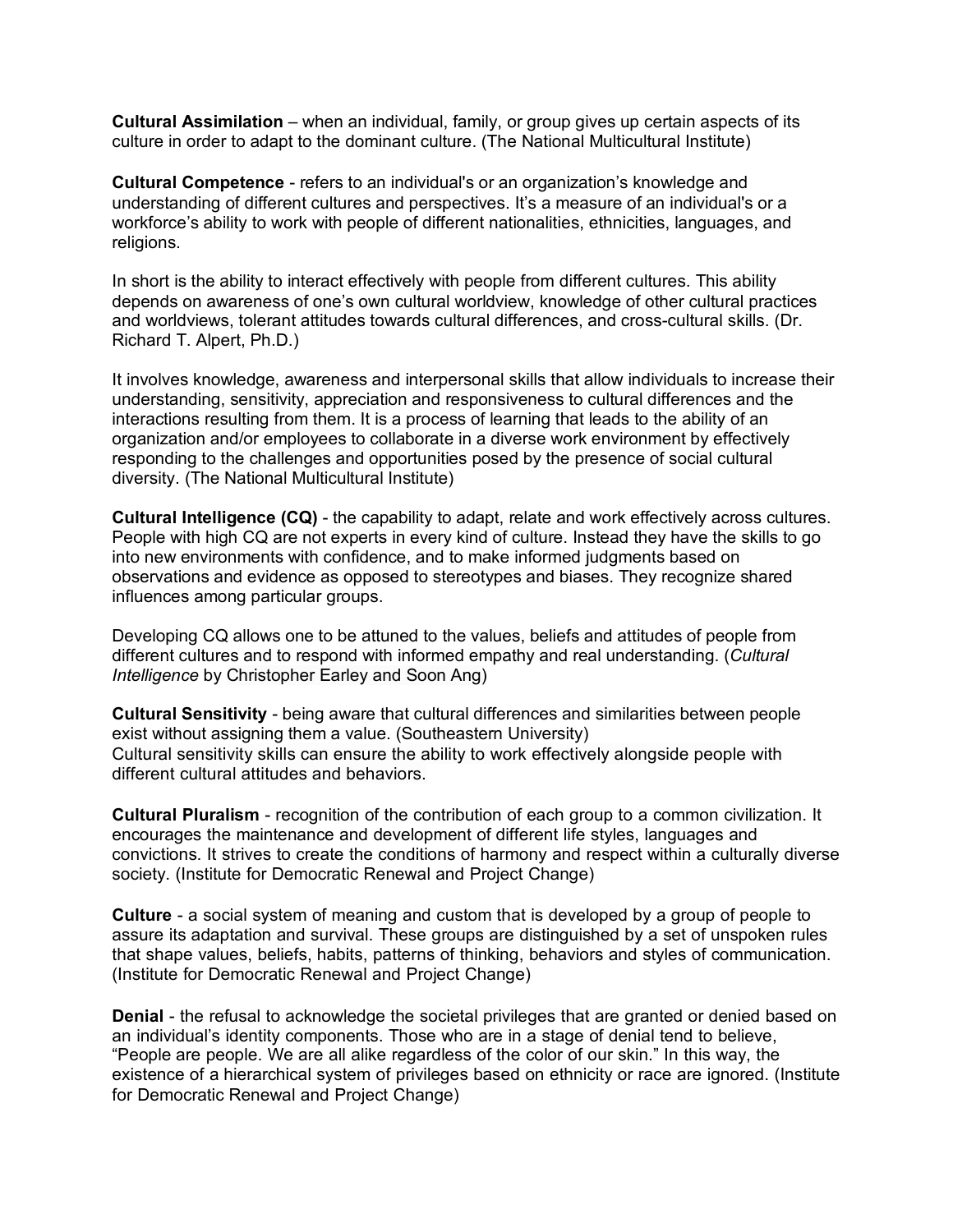**Disability** - physical or mental impairment, the perception of a physical or mental impairment, or a history of having had a physical or mental impairment that substantially limits one or more major life activities. (The Department of Justice)

Replaces the term *Handicap* or *The Handicapped*, which do not reflect the individuality, equality or dignity of people with disabilities.

**Discrimination** - unfavorable or unfair treatment towards an individual or group based on their race, ethnicity, color, national origin or ancestry, religion, socioeconomic status, education, sex, marital status, parental status, veteran's status, political affiliation, language, age, gender, physical or mental abilities, sexual orientation or gender identity. (Sierra Club Employment Policy, Employee Handbook)

**Diversity** - psychological, physical, and social differences that occur among any and all individuals; including but not limited to race, ethnicity, nationality, religion, socioeconomic status, education, marital status, language, age, gender, sexual orientation, mental or physical ability, and learning styles. A diverse group, community, or organization is one in which a variety of social and cultural characteristics exist. (The National Multicultural Institute)

**Emotional Tax** - the combination of being on guard to protect against bias and feeling different from peers at work because of gender, race, and/or ethnicity and the associated effects on health, well-being, and ability to thrive at work. It particularly affects BIPOC employees. (Catalyst)

**Employee Resource Group (Business Resource Group)** - ERGs are communities of employees organized around a common dimension (similar backgrounds, experiences or interests) to network, share views, learn from others, further professional growth and development, and drive business.

**Empowerment** - when target group members refuse to accept the dominant ideology and take actions to redistribute social power more equitably. (Adams, Bell and Griffin)

**Environmental Equity** - measures the amelioration of the myriad inequities and disproportionate impacts that groups in society have faced, especially in the realm of environmental protection and access to nature and the environmental goods that aren't equally shared.

**Equal Employment Opportunity** - (EEO) Title VII of the Civil Rights Act of 1964 prohibit discrimination in any aspect of employment based on an individual's race, color, religion, sex, or national origin. (The National Multicultural Institute)

**Equality** - evenly distributed access to resources and opportunity necessary for a safe and healthy life; uniform distribution of access to ensure fairness. (Kranich)

**Equity** - the guarantee of fair treatment, access, opportunity, and advancement while at the same time striving to identify and eliminate barriers that have prevented the full participation of some groups. The principle of equity acknowledges that there are historically underserved and underrepresented populations and that fairness regarding these unbalanced conditions is needed to assist equality in the provision of effective opportunities to all groups. (UC Berkeley Initiative for Equity, Inclusion, and Diversity).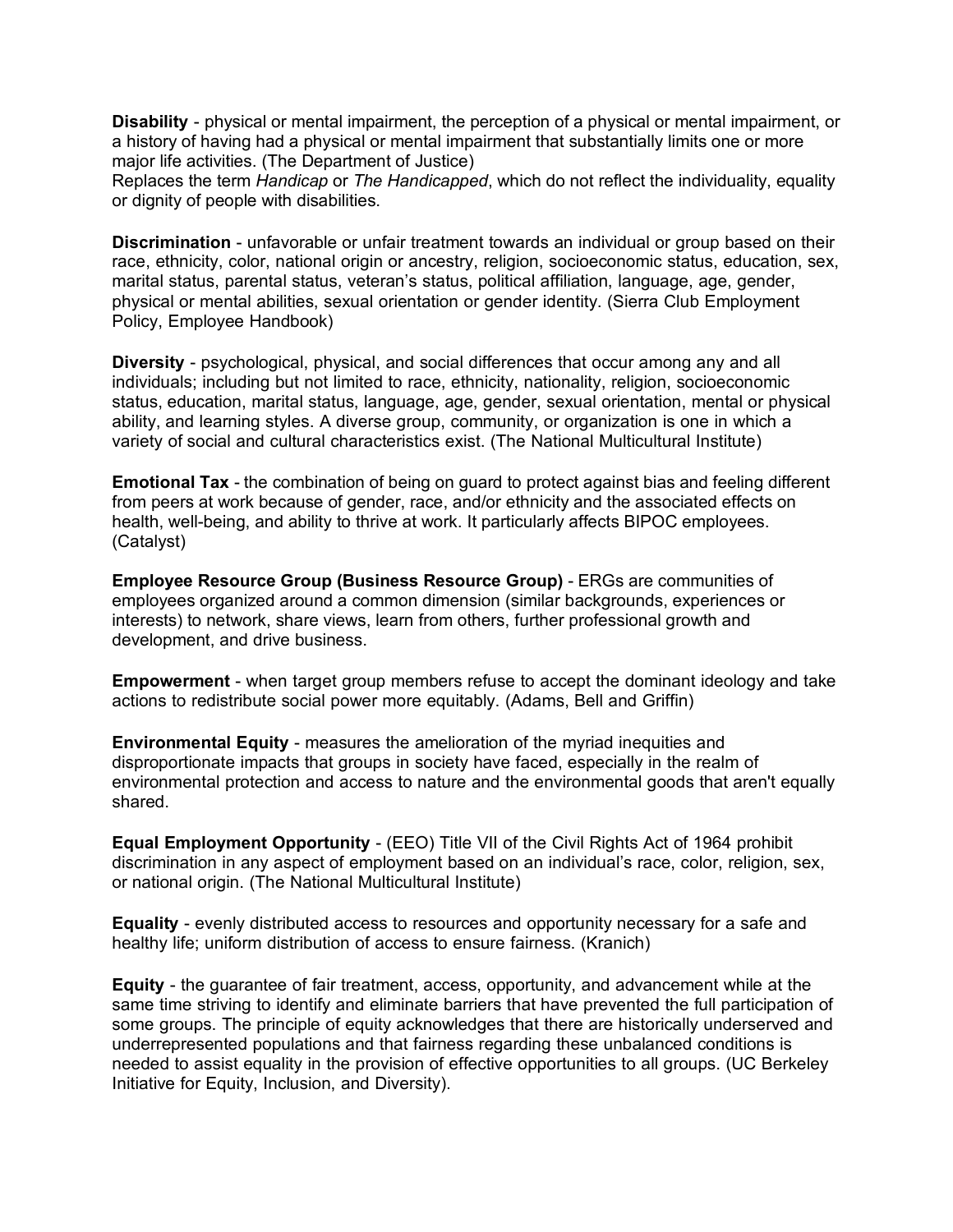**ESL** - (E)nglish as a (S)econd (L)anguage. A term used to describe language learning programs in the United States for individuals for whom English is not their first or native language. (The National Multicultural Institute)

**Essentialism** - the practice of categorizing an entire group based on assumptions about what constitutes the "essence" of that group. Essentialism prevents individuals from remaining open to individual differences within groups. (The National Multicultural Institute)

**Ethnicity** - a social construct which divides people into smaller social groups based on characteristics such as values, behavioral patterns, language, political and economic interests, history, and ancestral geographical base. (Adams, Bell and Griffin)

**Ethnocentrism** - the practice of using a particular ethnic group as a frame of reference, basis of judgment, or standard criteria from which to view the world. Ethnocentrism favors one ethnic group's cultural norms and excludes the realities and experiences of other ethnic groups. (The National Multicultural Institute)

**Eurocentrism** - the practice of using Europe and European culture as a frame of reference or standard criteria from which to view the world. Eurocentrism favors European cultural norms and excludes the realities and experiences of other cultural groups. (The National Multicultural Institute)

**Feminism** - theory and practice that advocates for educational and occupational equity between men and women; undermines traditional cultural practices that support the subjugation of women by men and the devaluation of women's contributions to society. (The National Multicultural Institute)

**Gaslighting** - a form of psychological manipulation in which a person or a group covertly sows seeds of doubt in a targeted individual or group, making them question their own memory, perception, or judgment, often evoking in them cognitive dissonance and other changes, including low self-esteem.

**Gay** - people of the same sex who are attracted sexually and emotionally to each other. More commonly utilized to describe male attraction to other males. (The National Multicultural Institute)

**Gender** - the socially constructed ideas about behavior, actions, and roles a particular sex performs. (The National Multicultural Institute)

**Gender Identity** - a personal conception of one's own gender; often in relation to a gender opposition between masculinity and femininity. Gender expression is how people externally communicate or perform their gender identity to others. (The National Multicultural Institute)

**Gender-Neutral** - used to denote a unisex or all-gender inclusive space, language, etc. Examples: a gender-neutral bathroom is a bathroom open to people of any gender identity and expression; gender-neutral job descriptions are used to attract qualified, diverse candidates.

**Gender Expansive (gender non-confirming)** - used to describe those who view their gender identity as one of many possible genders beyond strictly man or woman. These individuals have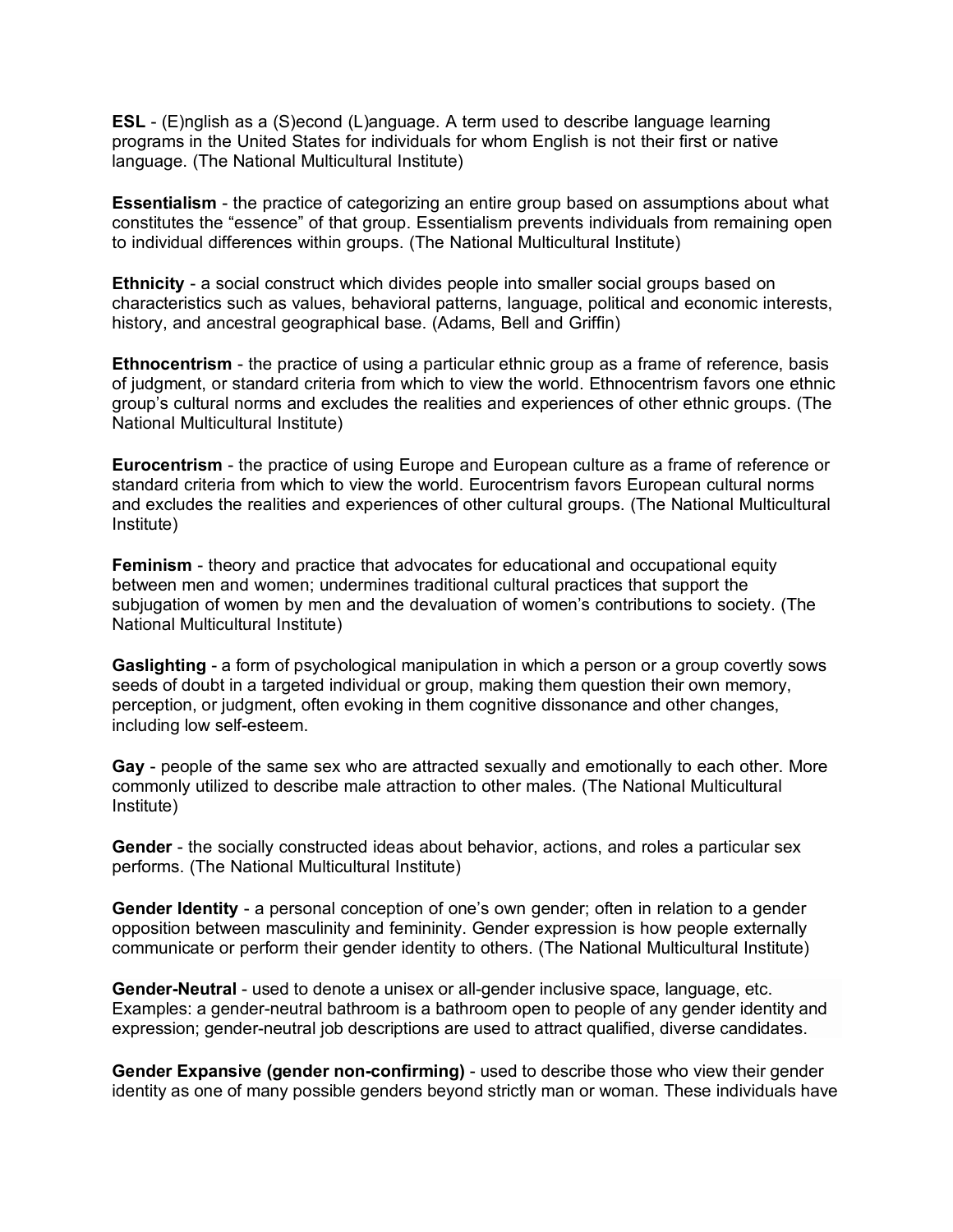expanded notions of gender expression and identity beyond what is perceived as the expected gender norms for their society or context. Some gender-expansive individuals identify as a man or a women, some identify as neither, and others identify as a mix of both. (PFLAG)

**Global Environmental Racism** - race is a potent factor in sorting people into their physical environment and explaining social inequality, political exploitation, social isolation, and quality of life. Racism influences land use, industrial facility siting, housing patterns, infrastructure development, and "who gets what, when, where, and how much." Environmental racism refers to any policy, practice, or directive that differentially affects or disadvantages (whether intended or unintended) individuals, groups, or communities based on race or color. (Second National People of Color Environmental Leadership Summit)

**Harassment** - unwelcome, intimidating, exclusionary, threatening or hostile behavior against an individual that is based on a category protected by law. (Sierra Club Employee Handbook)

**Hazing** - verbal and physical testing, often of newcomers into a society or group, that may range from practical joking to tests of physical and mental endurance. (The National Multicultural Institute)

**Heterosexism** - social structures and practices which serve to elevate and enforce heterosexuality while subordinating or suppressing other forms of sexuality. (University of Maryland)

**Hispanic** - the U.S. Census Bureau defines Hispanic as people who classified themselves as Spanish, Hispanic, or Latino categories, which also included the subgroups Mexican, Mexican American, Chicano, Puerto Rican or Cuban. (The National Multicultural Institute)

**Homophobia** - a fear of individuals who are not heterosexual. Often results in hostile, offensive, or discriminatory action against a person because they are gay, lesbian, bisexual, transgendered, queer identified, or because they are perceived to be. These actions may be verbal or physical and can include insulting or degrading comments; taunts or 'jokes'; and excluding or refusing to cooperate with others because of their sexuality. (The National Multicultural Institute)

**Human Rights** - the basic rights and freedoms to which all humans are entitled, often held to include the right to life and liberty, freedom of though and expression, and equality before the law. (The American Heritage Dictionary of the English Language)

**Identity-First Language** - many people with disabilities embrace Identity-First Language, which positions disability as an identity category. In identity-first Language, the identifying word comes first in the sentence and highlights the person's embrace of their identity. (PWD Australia)

In recent years, many self-advocates (particularly in the autism community) have expressed preference for identity-first language such as "autistic," "autistic person," or "autistic individual" comparing this phrasing to the way we refer to "Muslim" or "African American" or "LGBTQ" individuals. (University of Kansas Department of Special Education, AutisticAdvocacy.org)

**Identity Group** - a particular group, culture, or community with which an individual identifies or shares a sense of belonging. Individual agency is crucial for identity development; no person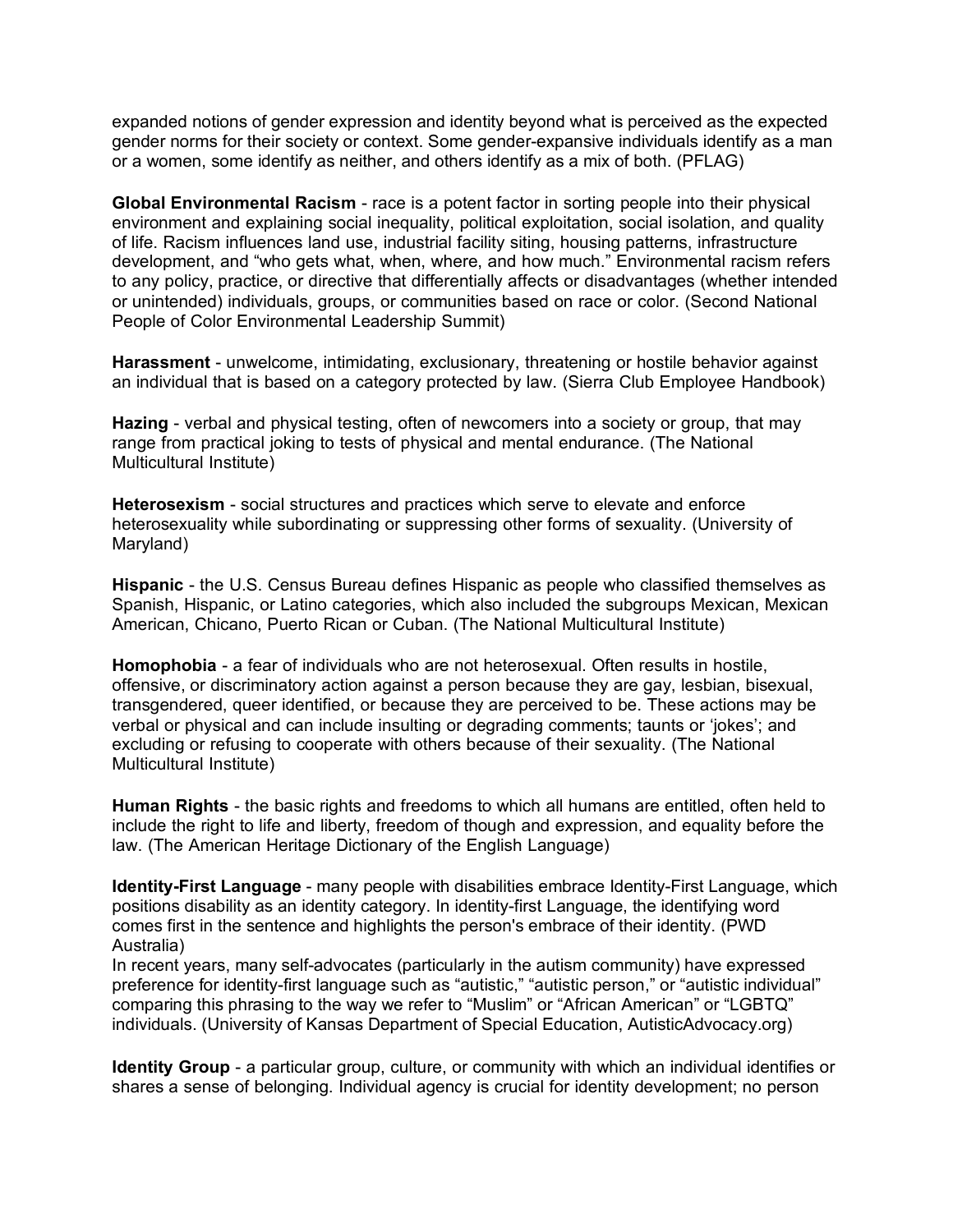should be pressured to identify with any existing group, but instead the freedom to self-identify on their own terms. (The National Multicultural Institute)

**Implicit Bias** - Implicit biases are negative associations that people unknowingly hold. They are expressed automatically and without conscious awareness. Many studies have indicated that implicit biases affect individuals' attitudes and actions, thus creating real-world implications, even though individuals may not even be aware that those biases exist within themselves.

Implicit biases may be held by an individual, group, or institution and can have negative or positive consequences.

**Inclusive Language** - words of phrases that include all potential audiences from any identity group. Inclusive language does not assume or connote the absence of any group. An example of gender inclusive language is using "police officers" instead of "policemen". (The National Multicultural Institute)

**Inclusion** - the act of creating environments in which any individual or group can be and feel welcomed, respected, supported, and valued to fully participate. An inclusive and welcoming climate embraces differences and offers respect in words and actions for all people. (UC Berkeley Initiative for Equity, Inclusion, and Diversity)

**Indigenous** - originating from a culture with ancient ties to the land in which a group resides. (University of Maryland)

**Individual Racism** - the beliefs, attitudes, and actions of individuals that support or perpetuate racism; can occur at both a conscious and unconscious level, and can be active or passive. Examples include telling a racist joke, using a racial epithet, or believing in the inherent superiority of Whites. (Adams, Bell and Griffin)

**Institutional Racism** - refers specifically to the ways in which institutional policies and practices create different outcomes for different racial groups. The institutional policies may never mention any racial group, but their effect is to create advantages for Whites and oppression and disadvantage for people from groups classified as People of Color. An example includes City sanitation department policies that concentrate trash transfer stations and other environmental hazards disproportionately in communities of color. (Potapchuk, Leiderman, Bivens and Major)

**Intent vs. Impact** - this distinction is an integral part of inclusive environments; intent is what a person meant to do and impact is the effect it had on someone else. Regardless of intent, it is imperative to recognize how behaviors, language, actions, etc. affect or influence other people. An examination of what was said or done and how it was received is the focus, not necessarily what was intended. (Workforce Diversity Network)

**Internalized Racism** - occurs in a racist system when a racial group oppressed by racism supports the supremacy and dominance of the dominating group by maintaining or participating in the set of attitudes, behaviors, social structures and ideologies that undergird the dominating group's power. (Bivens)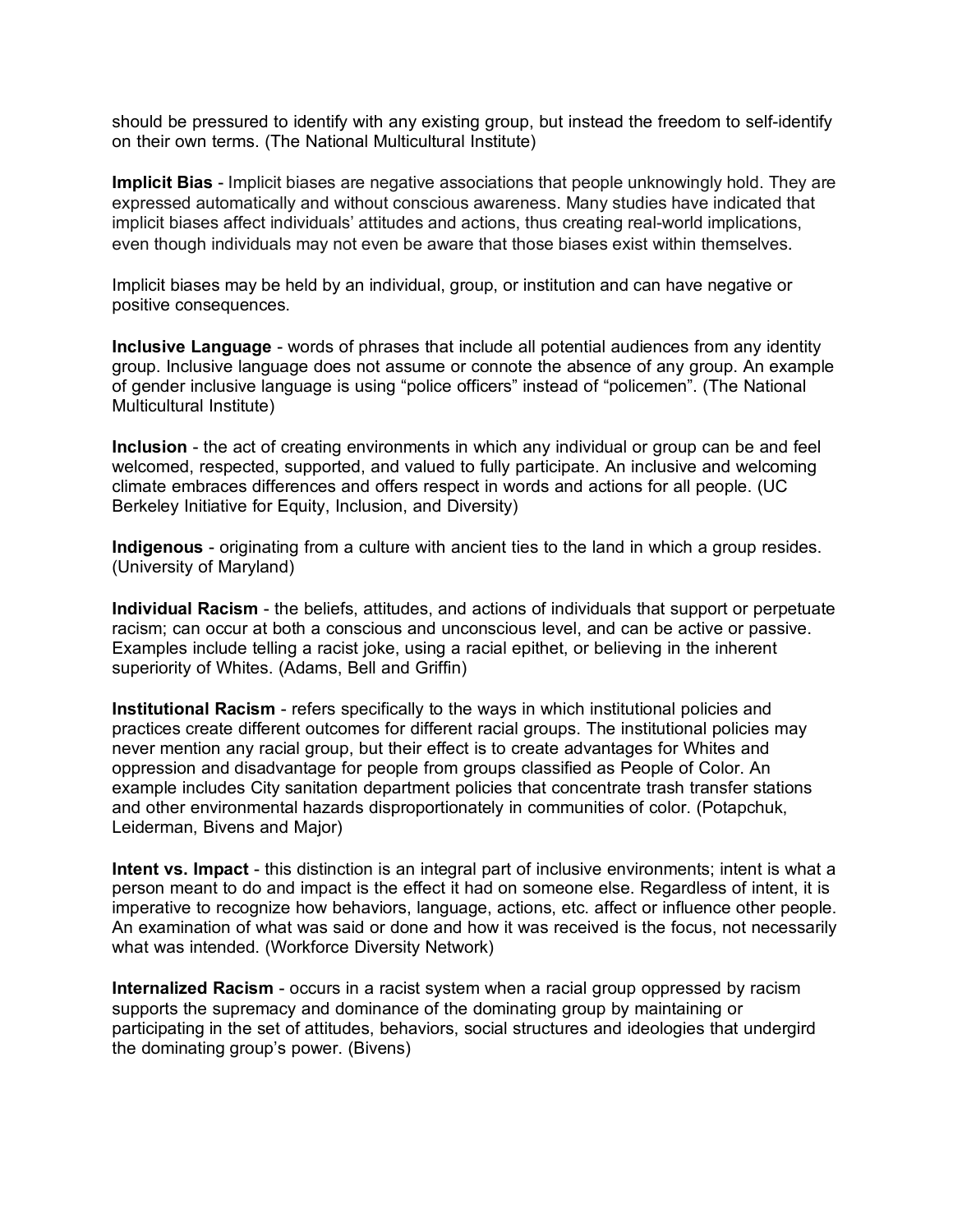**Intersectionality** - the ways in which oppressive institutions (racism, sexism, homophobia, transphobia, ableism, xenophobia, classism, etc.) are interconnected and cannot be examined separately from one another. (African American Policy Forum)

As coined by Kimberlé Crenshaw, it is a framework for understanding how different aspects of a person's social and political identities (e.g., gender, race, class, sexuality, ability, physical appearance, etc.) combine to create unique modes of discrimination and privilege. Intersectionality identifies advantages and disadvantages that are felt by people due to this combination of factors. (Time's Up)

**"-isms"** - a way of describing any attitude, action or institutional structure that subordinates (oppresses) a person or group because of their target group: race (racism), gender (sexism), economic status (classism), age (ageism), religion, sexual orientation, language, etc. (Institute for Democratic Renewal and Project Change)

**Invisible Disability (Hidden Disability)** - an umbrella term that captures a whole spectrum of hidden disabilities or challenges that are primarily neurological in nature. Invisible disability, or hidden disability, are defined as disabilities that are not immediately apparent.

**Latino/a** - individual living in the United States originating form, or having a heritage relating to Latin America. (University of Maryland)

**Latinx** - a gender-neutral or nonbinary alternative to Latino or Latina.

**Lesbian** - a woman whose primary sexual attraction is to other women. (UC Berkeley Gender Equity Resource Center)

**LGBTQ (QIA)** - acronym for "Lesbian Gay Bisexual Transgender Queer (Questioning Intersex Allies)." The description of the movement expanded from gay and lesbian to LGBTQ and some include questioning, intersex, allies, same-gender-loving, asexual, pansexual, and polyamorous. (Queers United Activists)

**Marginalization** - the placement of minority groups and cultures outside mainstream society. All that varies from the norm of the dominant culture is devalued and at times perceived as deviant and regressive. (The National Multicultural Institute)

**Microaggressions** - the everyday verbal, nonverbal, and environmental slights, snubs, or insults, whether intentional or unintentional, which communicate hostile, derogatory, or negative messages to target persons based solely upon their marginalized group membership. (Wing Sue)

A comment or action that subtly and often unconsciously or unintentionally expresses a prejudiced attitude toward a member of a marginalized group (e.g., commenting that a Black person "talks white" if they are articulate and eloquent or moving to the opposite side of a street to avoid interacting with a particular racial group).

**Micro-inequity** - subtle, often unconscious, messages and behavior that devalue, discourage and impair workplace performance. It can appear as individuals who are overlooked, singled out or ignored and is based on characteristics such as race, gender, ability, etc. Micro-inequities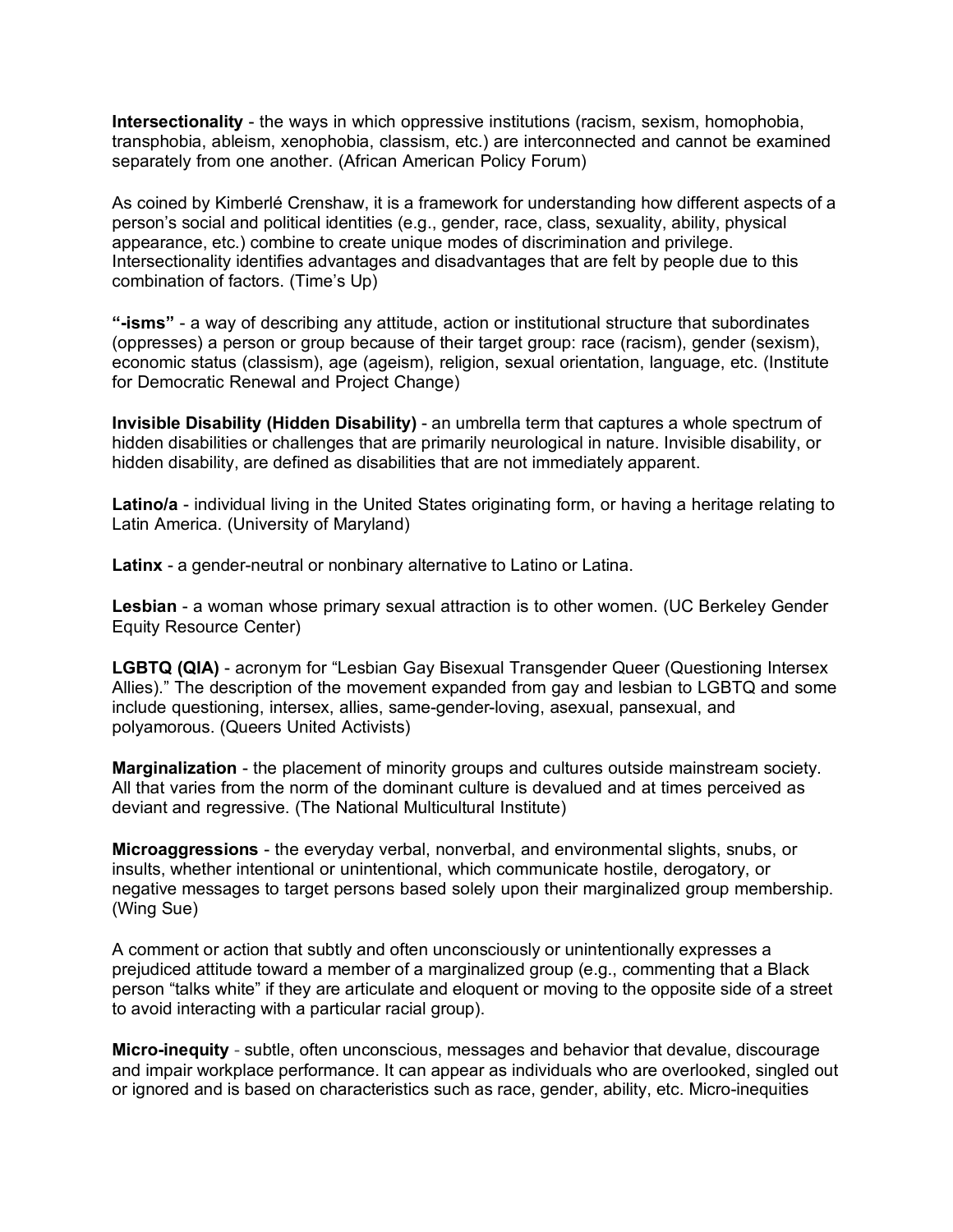can be conveyed through facial expressions, gestures, tone of voice/choice of words. The term coined in 1973 by MIT professor Mary Rowe. (Maryville.edu)

**Microinsults** - communications that subtly exclude, negate or nullify the thoughts, feelings or experiential reality of a marginalized individuals. (Diversity in the Classroom, UCLA Diversity & Faculty Development)

**Microinvalidations** - Verbal and nonverbal communications that subtly convey rudeness and insensitivity and demean a person's racial heritage or identity. (Diversity in the Classroom, UCLA Diversity & Faculty Development)

**Multicultural** - of or pertaining to more than one culture. (The National Multicultural Institute)

**Multiculturalism** - the practice of acknowledging and respecting the various cultures, religions, races, ethnicities, attitudes, and opinions within an environment. The theory and practice promotes peaceful coexistence of all identities and people. (University of Maryland)

**Neo-Colonization** - term for contemporary policies adopted by international and western "1st world" nations and organizations that exert regulation, power and control over "3rd world" nations disguised as humanitarian help or aid. These policies are distinct but related to the "original" period of colonization of Africa, Asia, and the Americas by European nations. (University of Maryland)

**Neurodiversity** - refers to the variation in the human brain regarding sociability, learning, attention, mood and other mental functions. (Thomas Amstrong, author of *The power of Neurodiversity: Unleashing the Advantages of Your Differently Wired Brain*).

According to the UK-based Autism Awareness Centre, it recognizes that all variations of human neurological function need to be respected as just another way of being, and that neurological differences like autism and ADHD are the result of normal/natural variations in the human genome.

The term was first coined by Judy Singer, a sociologist on the autism spectrum and the neurodiversity movement stresses that neurological differences should be valued and add value to the workplace.

**Non-binary** - an adjective describing a person who does not identify exclusively as a man or a woman. Non-binary people may identify as being both a man and a woman, somewhere in between, or as falling completely outside these categories. (Human Rights Campaign)

**Norm** - an ideal standard binding upon the members of a group and serving to guide, control, or regulate power and acceptable behavior. (Effective Philanthropy)

**Oppression** - the systemic and pervasive nature of social inequality woven throughout social institutions as well as embedded within individual consciousness. Oppression signifies a hierarchical relationship in which dominant or privileged groups benefit, often in unconscious ways, from the disempowerment of subordinated or targeted groups. (Adams, Bell and Griffin)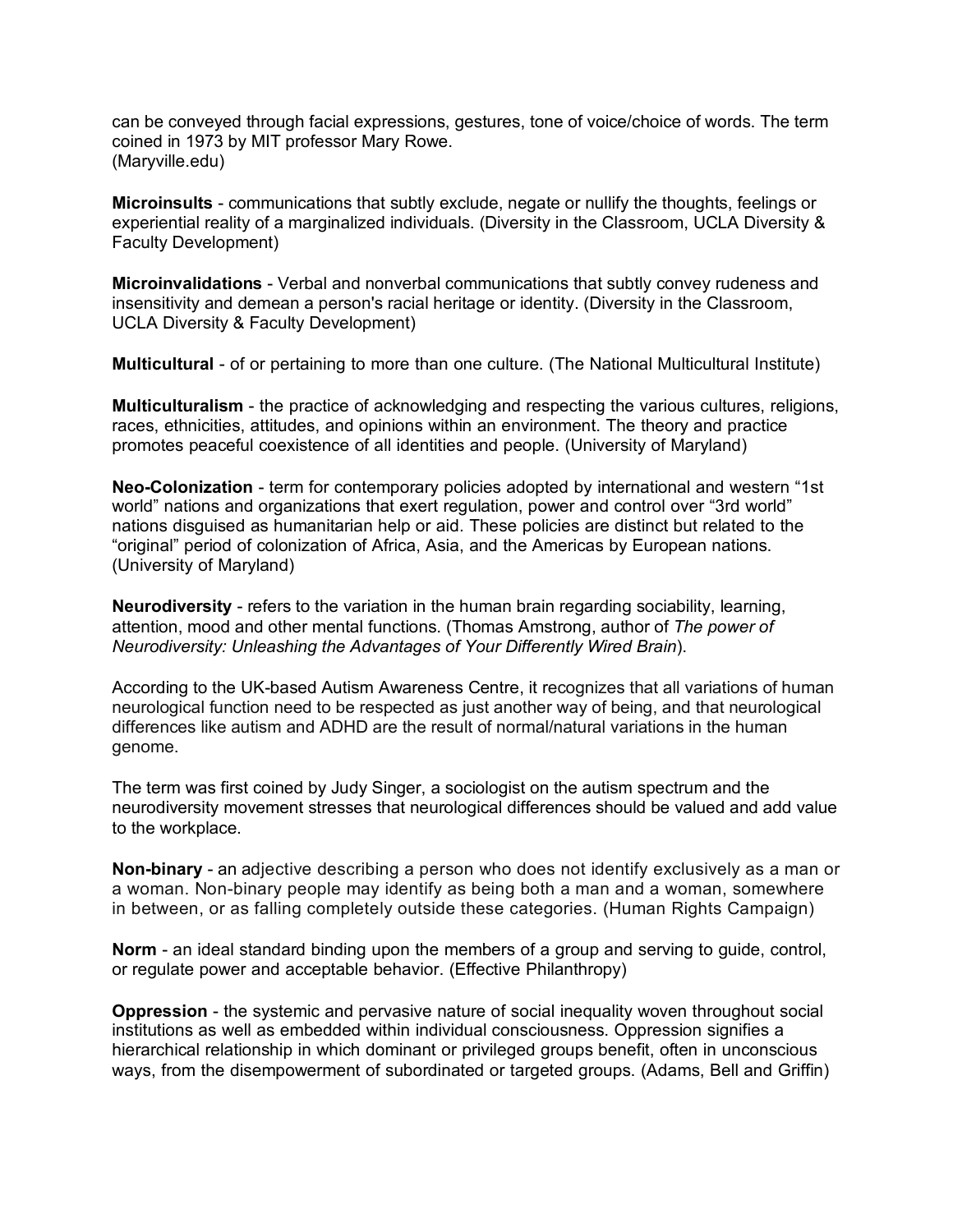**Pan-Africanism** - describes the theory relating to the desire to educate all peoples of the African diaspora of their common plight and the connections between them. Some theorists promote linking all African countries across the continent through a common government, language, ideology, or belief. (University of Maryland)

**Pansexuality** - a term reflective of those who feel they are sexually, emotionally, and spiritually capable of falling in love with all genders. (Queers United Activists)

**Pav Equity** - compensating employees the same when they perform the same or similar job duties, while accounting for other factors, such as their experience level, job performance and tenure with the employer. (SHRM)

It ensures the fairness of compensation paid to employees for performing comparable work, without regard to gender or race or other categories protected by law (such as national origin or sexual orientation). It includes fairness both in terms of base pay and in total compensation, including bonuses, overtime, employee benefits, and opportunities for advancement.

Pay equity does not mean that all employees are paid the same. Generally, pay equity focuses on ensuring those employees performing comparable work are receiving comparable compensation. (Trusaic)

**People/Person of Color** - is not a term that refers to real biological or scientific distinction between people, but the common experience of being targeted and oppressed by racism. While each oppressed group is affected by racism differently and each group maintains its own unique identity and culture, there is also the recognition that racism has the potential to unite oppressed people in a collective of resistance. For this reason, many individuals who identify as members of racially oppressed groups also claim the political identity of being People of Color. This in no way diminishes their specific cultural or racial identity; rather it is an affirmation of the multiple layers of identity of every individual. This term also refrains from the subordinate connotation of triggering labels like "non-White" and "minority." (Office of Racial and Ethnic Concerns of Unitarian Universalist Association)

**People/Person-First Language** - emphasizes the individuality, equality and dignity of people with disabilities. Rather than defining people primarily by their disability, people-first language conveys respect by emphasizing the fact that people with disabilities are first and foremost just that—people. (The Employer Assistance and Resource Network on Disability Inclusion (EARN))

**People/Person with Disabilities** - refers to individuals with a disability. This term utilizes Person-First Language, which posits that a person isn't a disability, condition or diagnosis but rather, a person has a disability, condition or diagnosis. (ADA) Replaces the terms, *Handicap*, *The Handicapped*, The *Disabled, Wheelchair-bound, Cripple*, which do not reflect the individuality, equality or dignity of people with disabilities. (NDA Ireland)

**Performative Allyship** - (versus Allyship) - is when someone from a nonmarginalized group (white, able-bodied, etc.) professes support and solidarity with a marginalized group in a way that either isn't helpful or that actively harms that group.

Performative allyship refuses to engage with the complexity below the surface or say anything new. It refuses to acknowledge any personal responsibility for the systemic issues that provided the context for the relevant tragedy. (Policy Exchange)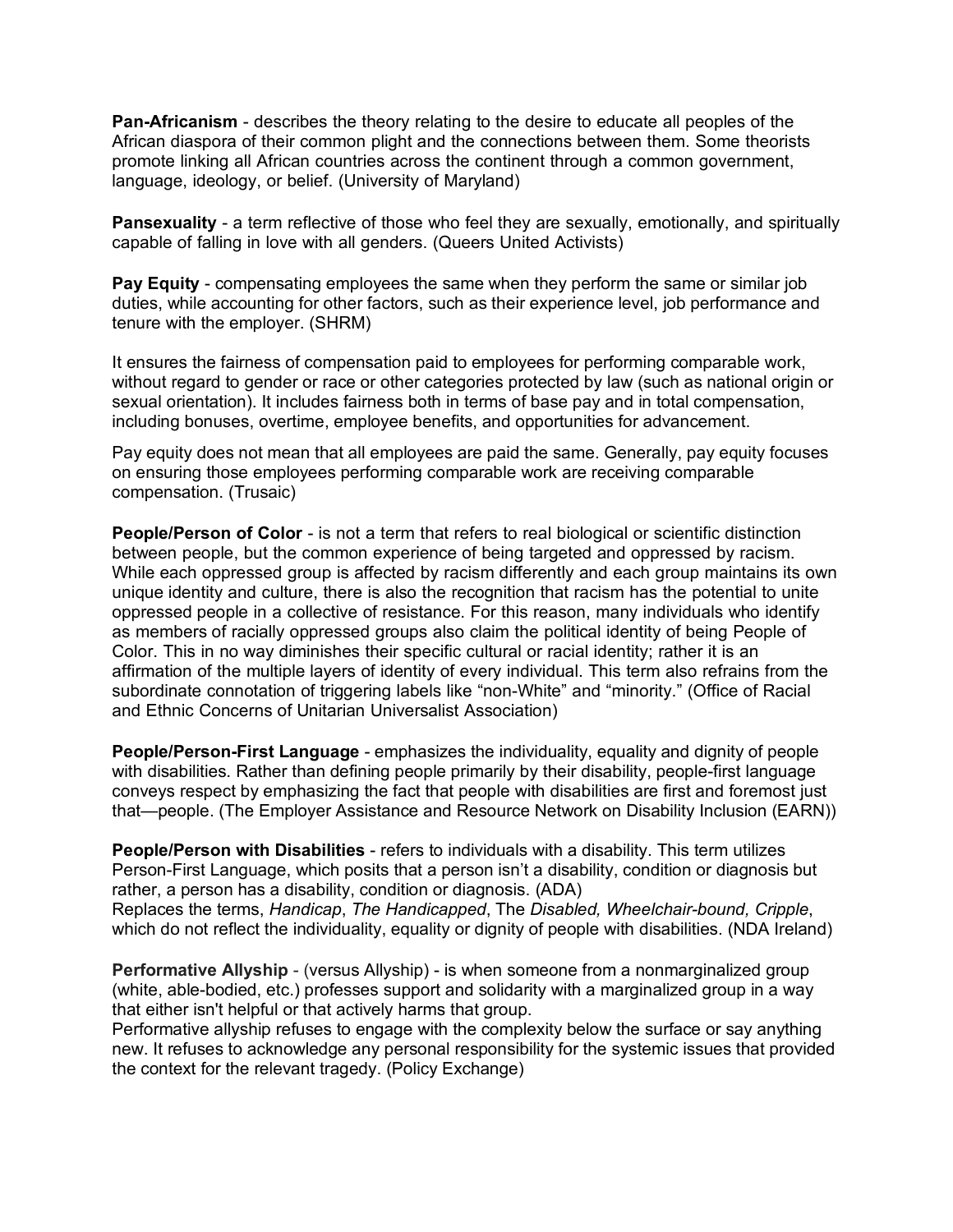**Personal Gender Pronoun** - the pronoun or set of pronouns that an individual personally uses and would like others to use when referring to them. Replaces the term *Preferred Gender Pronoun*, which incorrectly implies that their use is optional. (PFLAG)

**Polyamory** - the practice or acceptance of having more than one intimate relationship at a time with the consent of all involved. (Queers United Activists)

**Prejudice** - a pre-judgment or unjustifiable, and usually negative, attitude of one type of individual or groups toward another group and its members. Such negative attitudes are typically based on unsupported generalizations (or stereotypes) that deny the right of individual members of certain groups to be recognized and treated as individuals with individual characteristics. (Institute for Democratic Renewal and Project Change)

**Privilege** - power and advantages benefiting a group derived from the historical oppression and exploitation of other groups. (University of Maryland)

**Psychological Safety** - a climate in which people are comfortable being (and expressing) themselves without repercussions. (Amy Edmonson)

It is about creating an environment where employees feel empowered to express an idea or contribution fully, without fear of negative consequences to themselves, their status or their career. It includes being courageous enough to showcase their vulnerability, to own their mistakes and turn them into learning, and trust that their work environment and co-workers will not shame them for doing so.

**Queer** - term used to refer to people or culture of the lesbian, gay, bisexual, transgender community. A term once perceived as derogatory is now embraced by some members of the LGBTQ community. (The National Multicultural Institute)

**Race** - a social construct that artificially divides people into distinct groups based on characteristics such as physical appearance, ancestral heritage, cultural affiliation, cultural history, ethnic classification, and the political needs of a society at a given period of time. (Adams, Bell and Griffin)

**Racial and Ethnic Identity** - an individual's awareness and experience of being a member of a racial and ethnic group; the racial and the ethnic categories that an individual chooses to describe him or herself based on such factors as biological heritage, physical appearance, cultural affiliation, early socialization, and personal experience. (Adams, Bell and Griffin)

**Racial Equity** - the condition that would be achieved if one's racial identity no longer influenced how one fares. Racial equity is one part of racial justice and must be addressed at the root causes and not just the manifestations. This includes the elimination of policies, practices, attitudes, and cultural messages that reinforce differential outcomes by race or fail to eliminate them. (Center for Assessment and Policy Development)

**Racism** - individual and institutional practices and policies based on the belief that a particular race is superior to others. This often results in depriving certain individuals and groups of civil liberties, rights, and other resources, hindering opportunities for social, educational, and political advancement. (The National Multicultural Institute)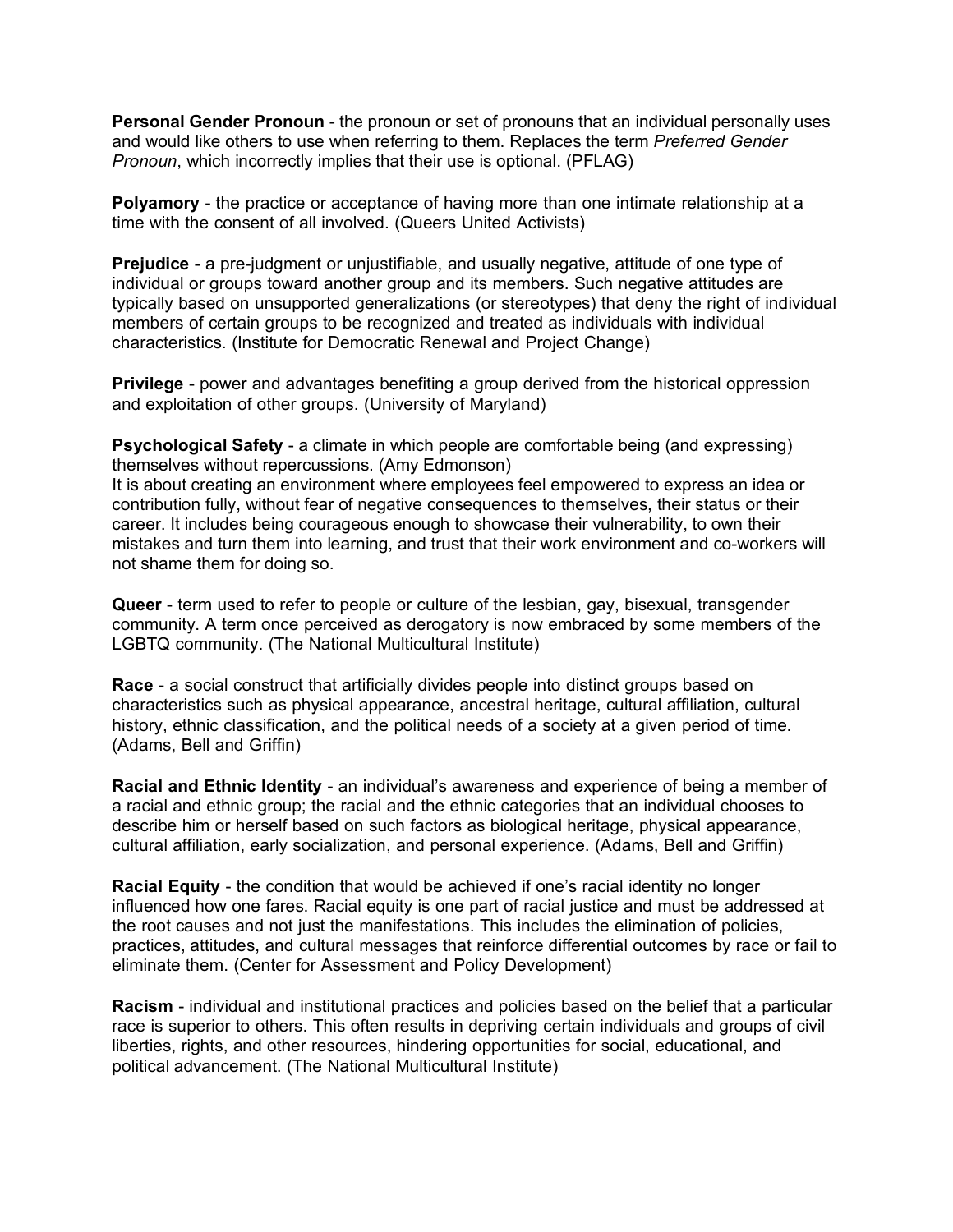**Racism (endorsed by Dismantling Racism Training)** - A system of advantage based on race. A system of oppression based on race. A way of organizing society based on dominance and subordination based on race. Penetrates every aspect of personal, cultural, and institutional life. Includes prejudice against people of color, as well as exclusion, discrimination against, suspicion of, and fear and hate of people of color. Racism = Prejudice + the POWER to implement that prejudice. (Exchange Project of the Peace & Development Fund)

**Religionism** - the individual, cultural and institutional beliefs and discrimination that systematically oppress non-Christians, which includes Anti-Semitism and Islamophobia. (National Coalition of Christians and Jews)

**Reverse Discrimination** - unfair treatment of members of a dominant or majority group. (Society of Human Resources Management); according to the National Multicultural Institute, this term is often used by opponents of affirmative action who believe that these policies are causing members of traditionally dominant groups to be discriminated against. The Supreme Court considers it to be illegal to consider race and other demographic categories in hiring and other employment related decisions.

**Safe Space** - a space in which an individual or group may remain free of blame, ridicule and persecution, and are in no danger of coming to mental or physical harm. (The National Multicultural Institute)

**Sex** - system of classification based on biological and physical differences, such as primary and secondary sexual characteristics. Differentiated from gender, which is based on the social construction and expectations of the categories "men" and "women." (University of Maryland)

**Sexual Orientation** - the direction of one's sexual attraction toward the same gender, opposite gender, or other genders. It is on a continuum and not necessarily a set of absolute categories. (UC Berkeley Initiative for Equity, Inclusion, and Diversity)

**Social Justice** - a vision of society in which the distribution of resources is equitable and all members are physically and psychologically safe and secure. Social justice involves social actors who have a sense of their own agency as well as a sense of social responsibility toward and with others and the society as a whole (Adams, Bell and Griffin)

**Social Power** - access to resources that enhance chances of getting what one needs or influencing others in order to lead a safe, productive, and fulfilling life. (Adams, Bell and Griffin)

**Stakeholder Capitalism** - a model of environmental, social, governance, and data stewardship (ESG&D) focused on environmental and social risks and opportunities. This model posits that companies should consider all their stakeholders—not just the owners but also employees, customers and suppliers for the long-term success and health of the business—as opposed to the shareholder-primacy model which focuses on financial and operational costs and benefits and can engender entrenched inequality and damage to the environment. (World Economic Forum; Quartz)

**Stereotype** - a positive or negative set of beliefs held by an individual about the characteristics of a certain group. (The National Multicultural Institute)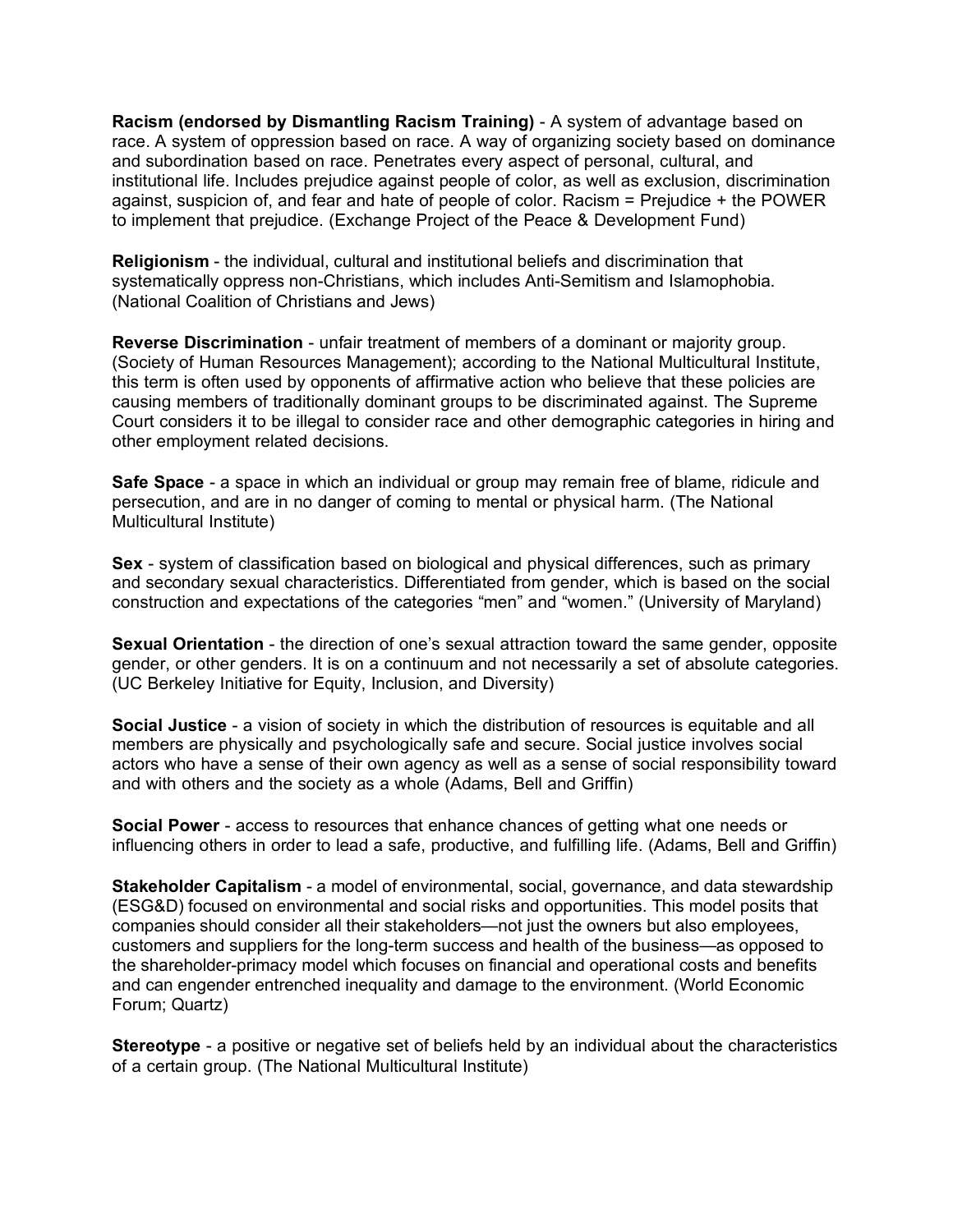**Supplier Diversity** - a corporate program which encourages and ensures the use of minorityowned, women-owned, veteran-owned, LGBT-owned, veteran-owned, and other historically underutilized business determined by the U.S. Small Business Administration (SBA) in the procurement of goods and services for any business or organization. The Supplier Diversity program concept first introduced in 1953 with the establishment of the

Small Business Administration. (SBA.gov)

**Tolerance** - acceptance and open-mindedness to different practices, attitudes, and cultures; does not necessarily mean agreement with the differences. (University of Maryland)

**Transgender** - an individual whose gender identity differs from the societal expectations of their physical sex. Transgender or "trans" does not imply any form of sexual orientation. Cisgender is a gender identity where an individual's self-perception of their gender matches their sex. For example, a cisgendered female is a female with a female identity. (The National Multicultural Institute)

**Two-Spirit** - A term used within some American Indian (AI) and Alaska Native (AN) communities to refer to a person who identifies as having both a male and a female essence or spirit. The term--which was created in 1990 by a group of AI/AN activists at an annual Native LGBTQ conference--encompasses sexual, cultural, gender, and spiritual identities, and provides unifying, positive, and encouraging language that emphasizes reconnecting to tribal traditions. (PFLAG)

**Unconscious Bias** - the subliminal tendency to favor certain people or groups of people based upon learned stereotypes. It can be interchangeable with the term "implicit bias. (Mercer). It refers to social stereotypes about certain groups of people that individuals form outside their own conscious awareness. Everyone holds unconscious beliefs about various social and identity groups, and these biases stem from one's tendency to organize social worlds by categorizing. (UCSF, Office of Diversity & Outreach)

**Underrepresented Groups (URG)** - a group that is less represented in one subset (e.g., employees in a particular sector, such as IT) than in the general population. This can refer to gender, race/ethnicity, physical or mental ability, LGBTQ+ status, and many more. The term also refers to populations who are not represented in STEM professions in proportions equal to White STEM workers. (IGI Global)

Replaces the term *Underrepresented Minorities (URM)*, as minority groups will soon be the majority in the U.S. Underrepresented Groups is inclusive of LGBTQ+ individuals as well as Veterans and People with Disabilities.

**Upstander** - a person who speaks or acts in support of an individual or cause, particularly someone who intervenes on behalf of a person being attacked or bullied.

**Veteran** - A person who served in the Armed Forces of the United States during a period specified and was honorably discharged or released under honorable circumstances. Armed Forces is defined as the Army, Navy, Marine Corps, Air Force, and Coast Guard, including all components thereof, and the National Guard. (Emory University)

**White Centering** - putting your feelings as a White person above the Black and POC causes you're supposed to be helping. Layla F. Saad explains in her book, *Me and White Supremacy*, "White centering is the centering of White people, white values, white norms and white feelings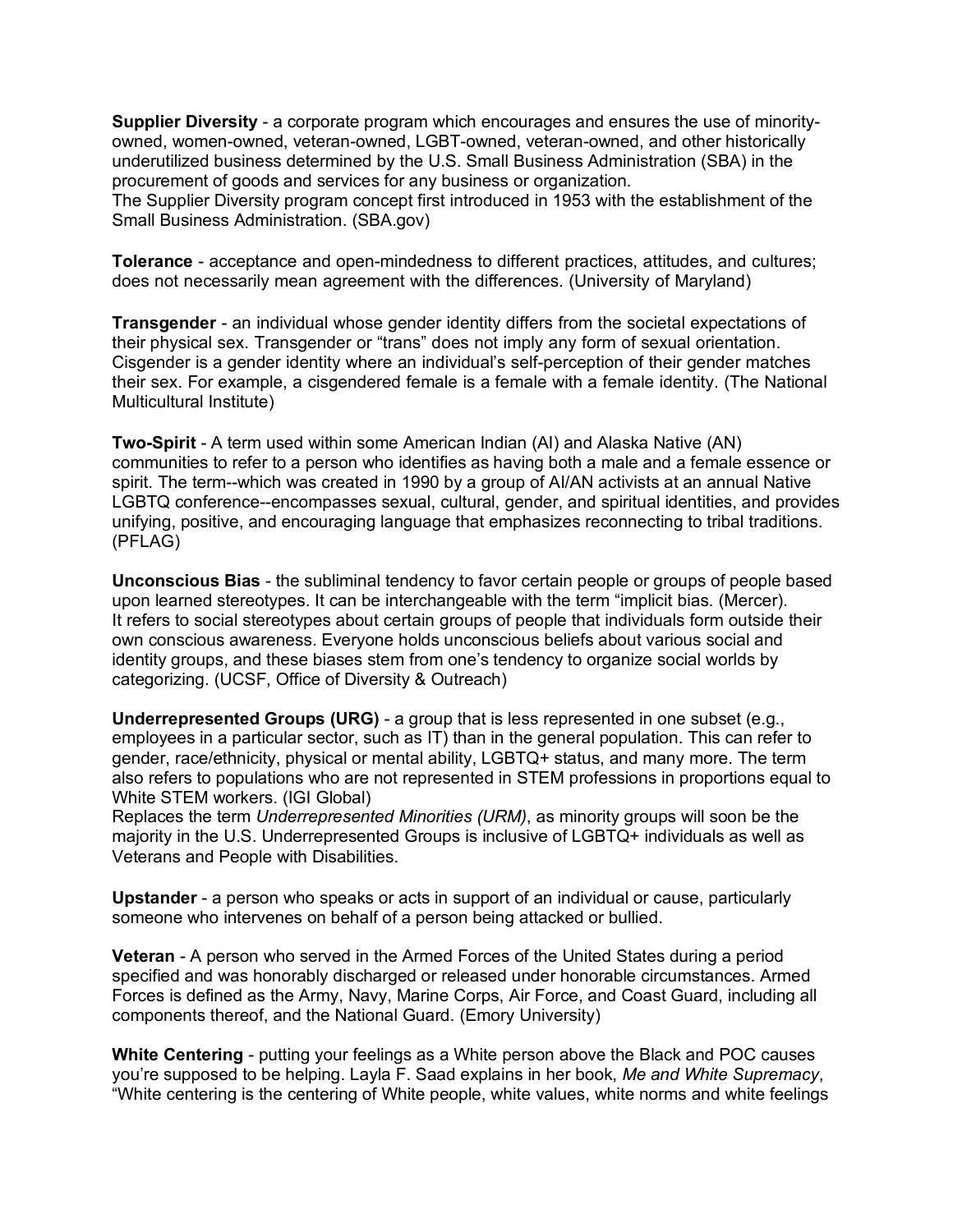over everything and everyone else." White centering can manifest as anything ranging from tone policing and white fragility to white exceptionalism and outright violence.

**White Privilege** - refers to the unquestioned and unearned set of advantages, entitlements, benefits and choices bestowed on people solely because they are White. White people who experience such privilege may or may not be conscious of it. (McIntosh)

## **Sources**

Adams, Maureen, Lee Anne Bell, and Pat Griffin, Eds. Teaching for Diversity and Social Justice:

A Sourcebook. New York: Routledge, 1997. African American Policy Forum. "A Primer on Intersectionality". Available at:

http://www.whiteprivilegeconference.com/pdf/intersectionality\_primer.pdf American Heritage Dictionary of English Language. Available at: http://www.ahdictionary.com/

Bivens, Donna. "Internalized Racism: A Definition." Women's Theological Center, 1995. Available at: http://www.thewtc.org/publications.html

Center for Anti-Oppressive Education. "Definition of 'Anti-Oppressive Education'." Available at: http://antioppressiveeducation.org/definition.html

Center for Assessment and Policy Development. "Evaluation tools for Racial Equality Terms and Vocabulary". Available at: http://www.evaluationtoolsforracialequity.org/termRacial.htm

Department of Justice. "Americans with Disabilities Act of 1990, As Amended". (2008) Available at: http://www.ada.gov/pubs/ada.htm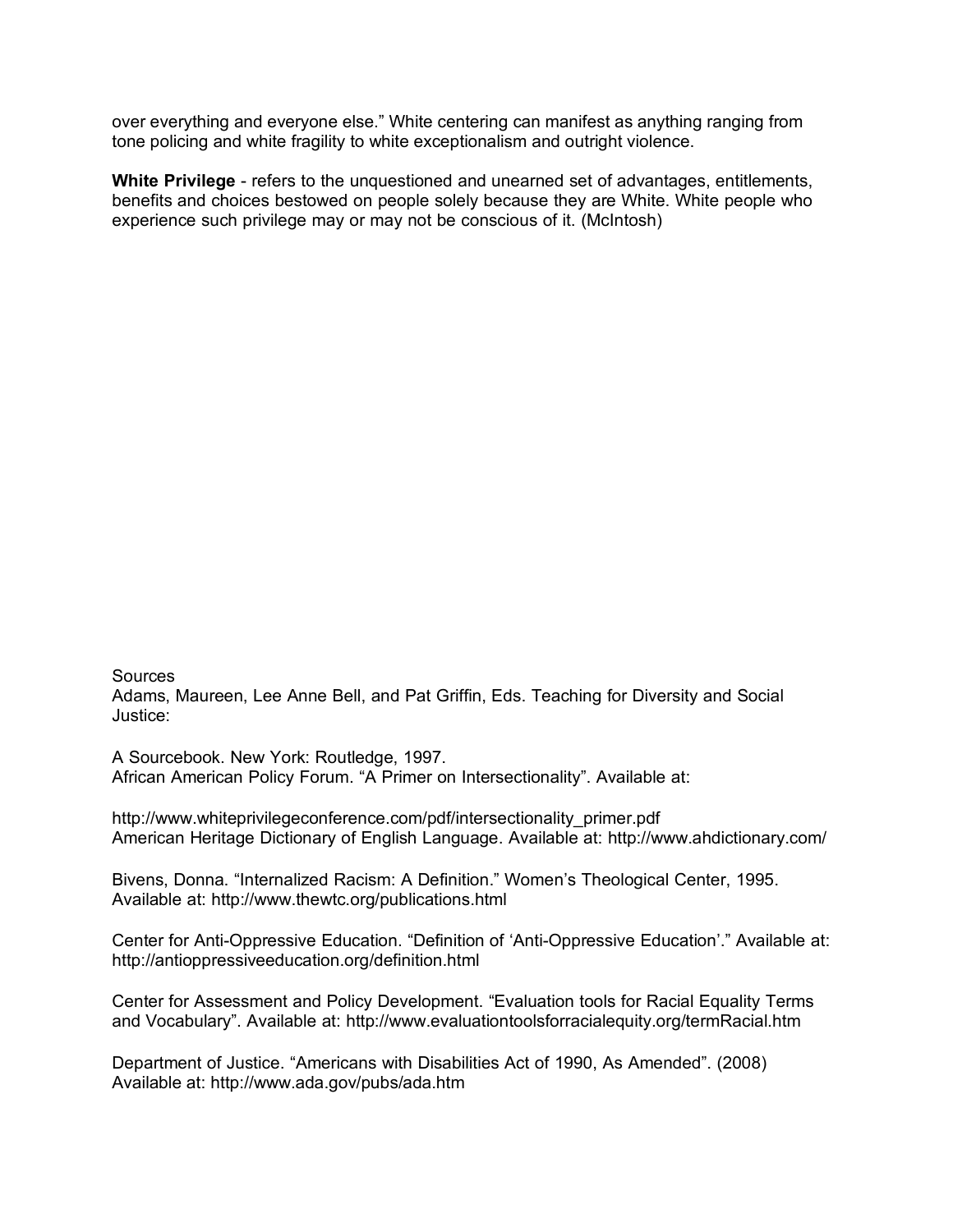Dismantling Racism Institute. "A Resource Book for Social Change Groups." Western States Center, 2003. Available at:

http://www.postoilsolutions.org/documents/dismantling\_racism\_resourcebook\_western\_states\_c enter.pdf

Effective Philanthropy. "Naming Norm". Available at: http://www.effectivephilanthropybook.org/concepts/namingnorm.html

Horvath, Ronald J. "A Definition of Colonialism." Current Anthropology. Vol 13 No 1 (Feb 1972) Available at:

http://www.clas.ufl.edu/users/marilynm/Theorizing\_Black\_America\_Syllabus\_files/Definition\_of Colonialism.pdf

Institute for Democratic Renewal and Project Change Anti-Racism Initiative. "A Community Builder's Tool Kit: 15 Tools for Creating Healthy, Productive Interracial/Multicultural Communities." Claremont, CA: Claremont Graduate University, 2001. (P. 32-33) Available at: http://www.capd.org/pubfiles/pub-2004-07-03.pdf

King, Mark A., Anthony Sims, and David Osher. "How is Cultural Competence Integrated in Education?" Available at: http://cecp.air.org/cultural/Q\_integrated.htm

Kranich, Nancy. "Equality and Equity of Access: What's the Difference?" American Library Association, 2001. Available at: http://www.ala.org/offices/oif/iftoolkits/toolkitrelatedlinks/equalityequity

McIntosh, Peggy. "White Privilege and Male Privilege: A Personal Account of Coming to See Correspondences Through Work in Women Studies." (1988) http://www.wcwonline.org/title108.html

National Multicultural Institute. "Diversity Terms". (2003) Available at: https://our.ptsem.edu/UploadedFiles/Multicultural/MCRDiversityTerms.pdf

Ochs, Robyn. "Bisexual Resources". Available at: http://www.robynochs.com/resources/Bisexual.html

Office of Racial and Ethnic Concerns of Unitarian Universalist Association. "Identity-Based Ministries". Unitarian Universalist Association, 2007. Available at: http://www.uua.org/directory/staff/multiculturalgrowth/

Potapchuk, Maggie, Sally Leiderman, Donna Bivens and Barbara Major. "Flipping the Script: White Privilege and Community Building". Center for Assessment and Policy Development, 2005. Available at: http://www.capd.org/pubfiles/pub-2005-01-01.pdf

Queers United Activists. "Diversity 101". (2008) Available at: http://queersunited.blogspot.com/2008/06/diversity-lesson-101-pansexuality.html

Sierra Club Employee Handbook 2013. Available at: http://clubhouse.sierraclub.org/administration/hr/handbooks-guides/